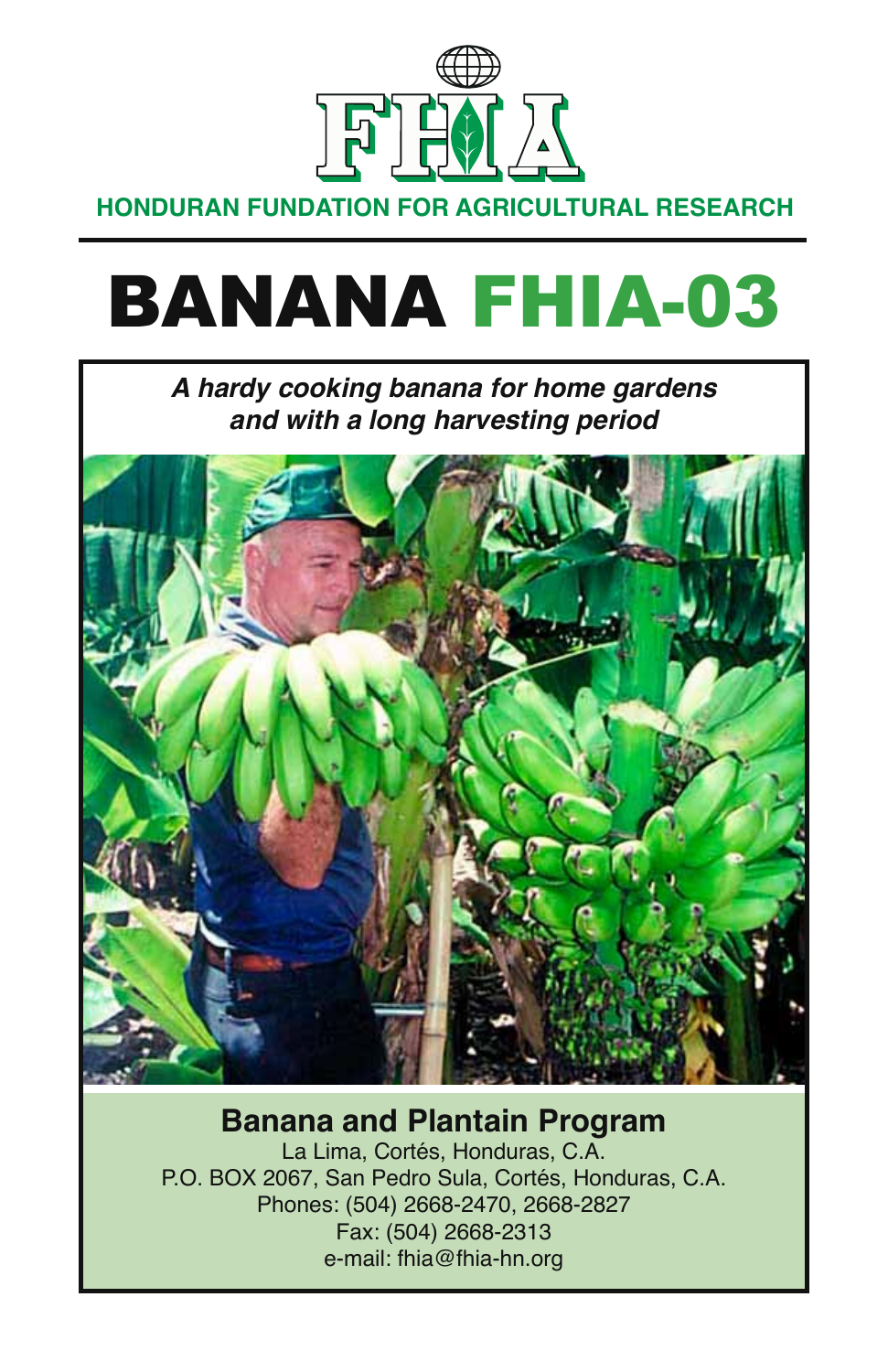## INTRODUCTION

The hybrid FHIA-03, which was developed in 1987, is a dwarf cooking banana of the "Bluggoe" type. It has great potential for several countries in East and West Africa, which mostly have areas with marginal soils that do not allow the Cavendish banana to grow well. Presently the hybrid is being produced commercially in Cuba on more than 3500 hectares. It is also grown in countries like Burundi, Cameroon, and Nigeria.

# CHARACTERISTICS

#### **Morphology**

The plant height is between 2.5 and 3.7 m it has decumbent leaves and a dark stem. The bunch is cylindrical and hangs vertically. The green fruits are straight at the distal part; the flower end is sharppointed.



**FHIA-03 bunch.**

FHIA-03 is a tetraploid that does not produce seed. Being a short and strong plant, it supports bunches of up to 50 kg without propping.

#### **Phenology**

The time from planting to flowering is between 271 and 307 days. The first production cycle requires 100 to 110 days from flowering to harvest. The second flowering occurs between 430 and 530 days after planting.

#### **Production**

The net bunch weight without the stalk is between 30 and 40 kg, and the number of fruits per bunch varies from 155 to 179.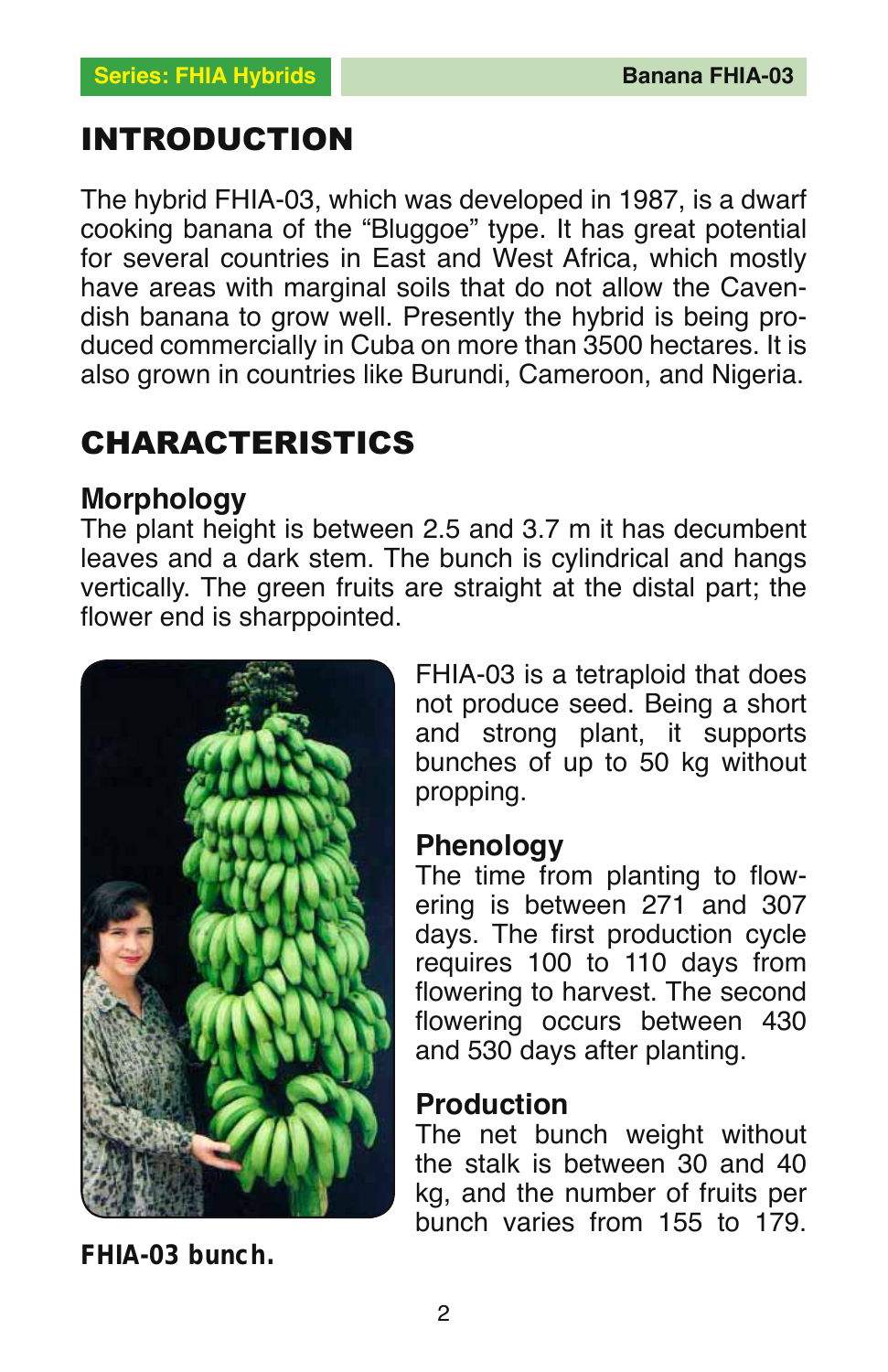The weight of one banana is between 155 and 179 g.

### **Resistance features**

The hybrid is resistant to the Panama disease fungus, the Black Sigatoka fungus and to the Moko wilt bacteria; it also shows partial resistance to the nematode *Radopholus similis*, but is



**Bunches of FHIA-03 (left), the variety Bluggoe (middle) and a variety from East Africa.**

susceptible to *Pratylenchus coffeae*.

# AGRONOMICAL ASPECTS

## **Agro-ecological requirements**

The hybrid is able to grow well in a range of agro-ecological conditions in which other similar varieties do not prosper. It is tolerant to prolonged periods of drought and produces even on poor soils. It is also adapted to higher altitudes.

| Altitude:       | FHIA-03 grows well at altitudes from 0 to 1,500<br>meters above sea level.                            |
|-----------------|-------------------------------------------------------------------------------------------------------|
| Soils:<br>Rain: | it is able to produce on marginal soils.<br>should be well-distributed and about 2000 mm<br>per year. |
|                 | <b>Temperature:</b> the optimum mean temperature is 28 $^{\circ}$ C.                                  |

#### **Crop Management**

Plant densities of 1600 plants per hectare are recommended.

Fertilizer requirements should be based on the results of a soil analysis. Generally, under the prevailing conditions in